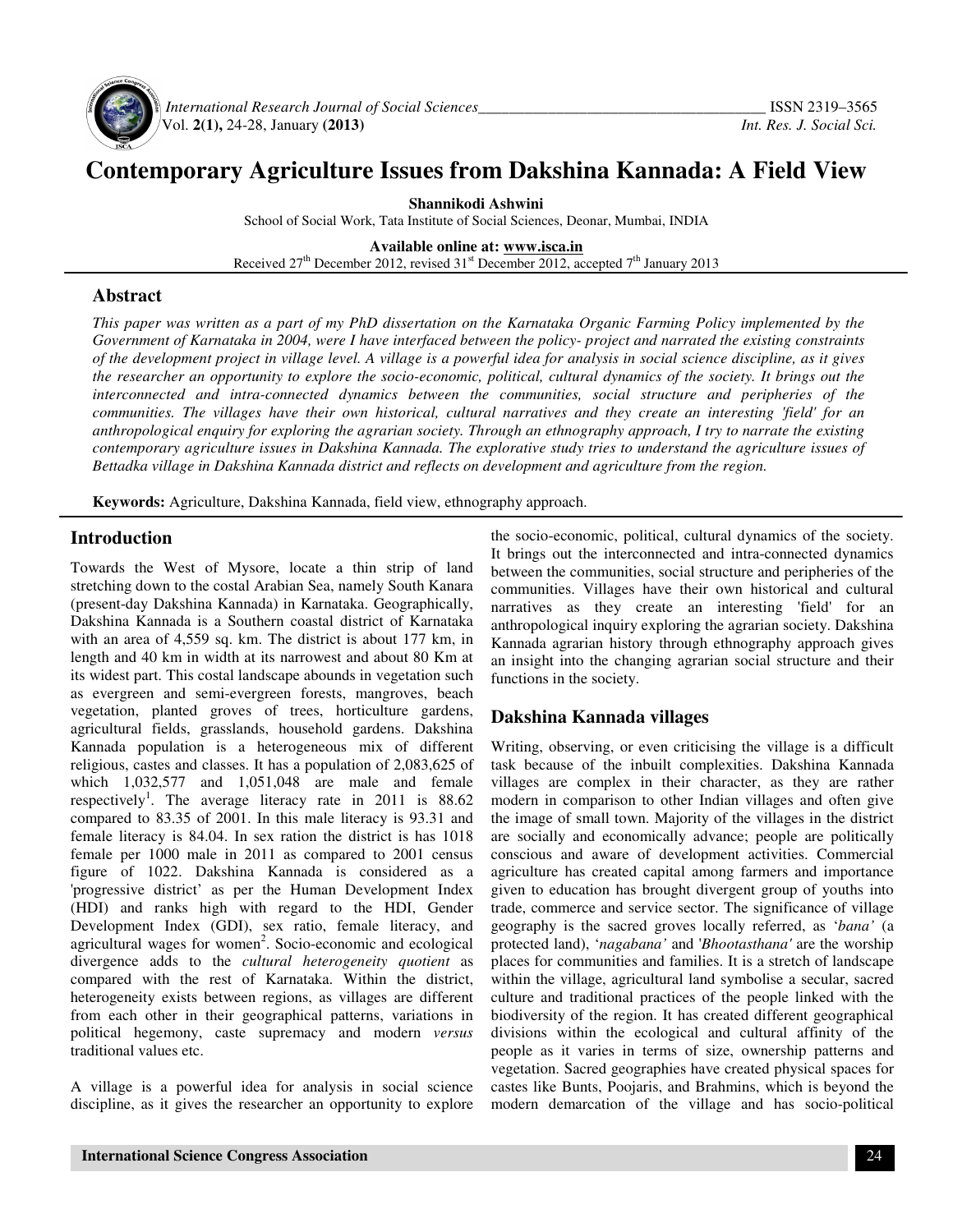significance in the religious contexts. Concisely, village is a unit within the larger society which includes production, identity, administration of the community and it has inter and intra relationships within the society, which becomes the base for rural life. The dispersed feature of the district has created 'individual spaces' within the village geography, community, families, and people. In the villages, houses are scattered around the village giving the impression of different settlements with farmers residing in their own agricultural land with livestock. Each house has its own source for water like wells, ponds or recent addition of bore wells. This kind of a dispersed settlement does not facilitate socialising within the community unless the farmer chooses to visit the village centre. Each farmer resides within his agricultural land and creates own world away from the village and community. This style of living provides personal space and individual life styles. Individual spaces in the region have created physical, social, cultural and emotional isolation of households. The isolation of the human settlement within the village has contributed towards the feeling of detachment of the villagers from participating in the day today activities of the community.

## **Bettadka Village**

Bettadka, at first glance, gives the image of a sleepy town just awakening and shedding its traditional social structure and slowly embracing modernity in its social sphere. My stay as a researcher in the village soon changed my perceptions and could see the socio-cultural heterogeneity of the locality. The original, historical past is unknown even though people have resided here since time immemorial. The different narratives describe the socio-economic and political arrangements of the society and post independent social transformations in social structure and glimpses into the secular symbolic dimensions of social practices of the village. This village is a gateway between Karnataka and Kerala as it exists on the periphery and a road passes though the village that geographically connects both states. The socio-economic life of the Bettadka has expanded beyond village boundaries as many people have family and kinship ties with the people residing in other villages beyond the boundaries of Kerala.

Bettadka is predominantly a dispersed village; slowly converting into a small town. In terms of the village infrastructure, the region is *'developed'* as compared to the neighbouring villages. People access the neighbouring towns by public and private road transport services. It is the centre for education, health care, transport and agriculture market in the region. Many nearby villagers come here for their businesses and related activity. Dakshina Kannada has many such small 'developed villages' within its geography. Bettadka has a total of 351 acres of agricultural land and 484 acres of *kumki* land (It is the government land which is situated within the boundary of *patta* land where the landowner has rights to stay, use the resources). As per the Karnataka Land Reform Act, person can stay in this land; however, they do not have the freedom to

change the existing structure of the land. Bettadka is a stratified village based on class, caste, access to land and resources. Bettadka village is a dwelling place for castes, sub-caste religious identities and majority of the castes and communities follow the matriarchal family tradition.

# **Agriculture in Bettadka**

Agriculture consists of relationship between those who control the land and those who use the land<sup>3</sup>. Those who control the land will have the property and capital ownership over the land, but the extent of this ownership varies. The introduction of land reform in Dakshina Kannada district has rearranged the social order as majority of the service class people who worked as tenants in the rich farmers land, became `farmers' with land reform and it has created the `small farmers' category in the agrarian society. The discussion below gives an insight of what happened over the course of time in agriculture from preindependent to contemporary world.

Paddy is the staple food as more land in the region was under paddy cultivation during the pre-independent time. However, situation isn't the same today, as farmers now are concerned about the decline in the paddy cultivation. During the Focus Group Discussion, a paddy farmer Krishna expressed his apprehension about the present condition of farming and narrated factors that have contributed in the decline of paddy farming in Dakshina Kannada. According to him, the introduction of Land Reform Act in 1960s has contributed in the decline of paddy as big land- owners had to give away the land to the labourers who were tenants in the paddy lands. The long stretch of paddy fields from the village slowly disappeared and this change did not happen overnight but was continuous. The various factors are responsible for farmers' disinterest towards the paddy cultivation. Lack of labourers for ploughing, transplanting, harvesting and crop related diseases have made farmers to opt out from this cultivation. Farmers also discussed that increased cost of production for rice and low productivity of the land, the existence of laterite components in the soil has led to the poor performance of paddy cultivation in the district. The existing condition of the valley and hilly area make it more favourable for perennial crops. Land fertility was not favourable for paddy, as farmers had experienced loss in the paddy cultivation over the years and heavy sporadic rainfall has made it difficult for the farmers to control pests in paddy cultivation. The traditional, local, disease resistance paddy varieties like *kayame*, *rajakayame, kaje-jaya* and high yielding varieties like *mukti*, are used in the paddy lands. The introduction of HYV seeds has replaced the traditional local variety of seeds. Many reasons have contributed for this shift as State Agriculture department pushed HYV seeds by distributing in the village level through agricultural extension workers.

Rajanna, an 80-year-old farmer explained as how farmers came to know about the government HYV seeds in the village. According to him, Gram sevaka (agriculture extension worker) introduced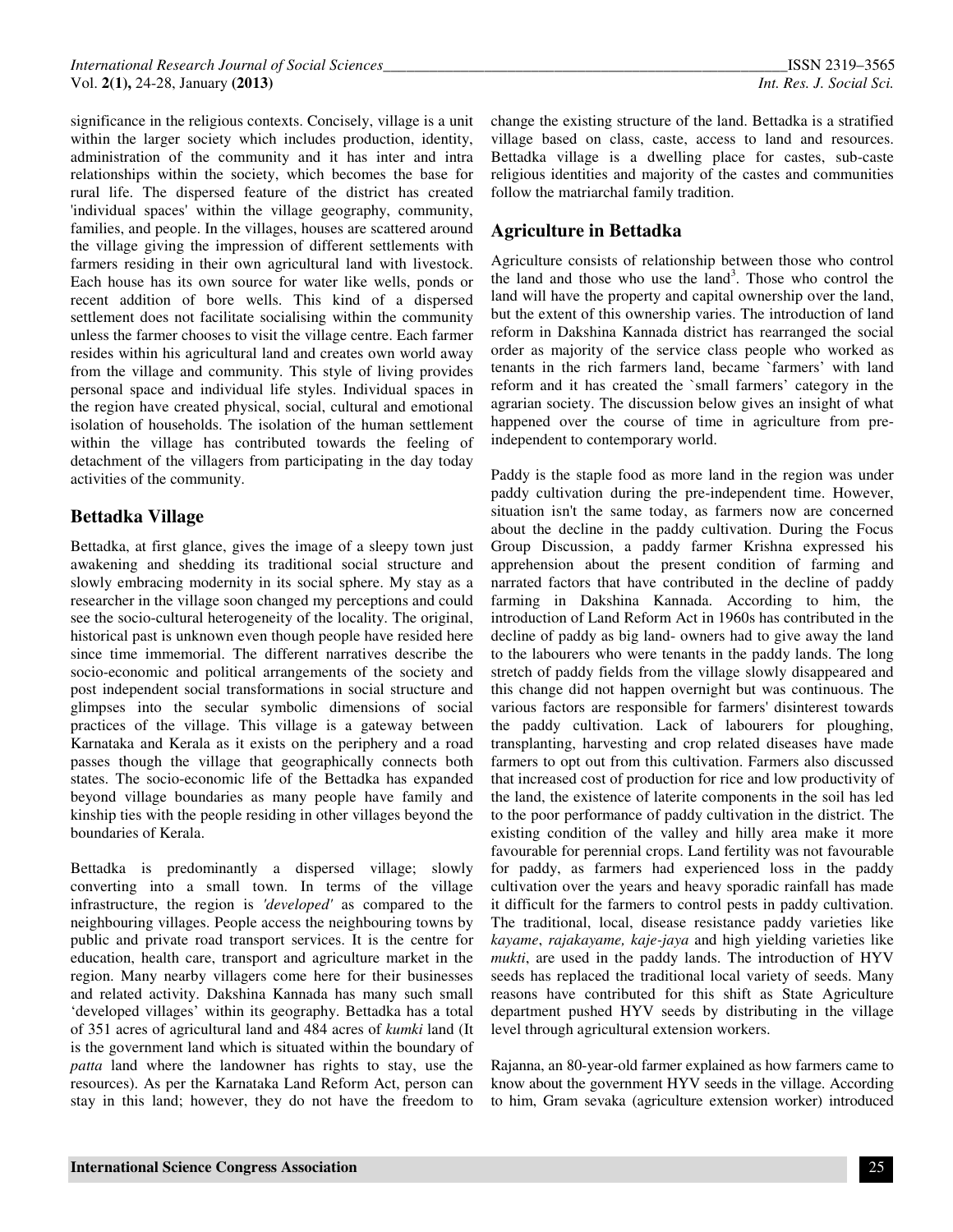the farmers to modern seeds and manures. While visiting the village, he carried a bag full of seeds and distributed to the farmers. Soon farmers realised the impact of the HYV seeds as plants became easy targets to pests and use of pesticide became part of the cropping pattern in the region. Over the years, farmers have observed the different *guna* (features) in HYV and local variety of seeds. They found that, local varieties were tastier, big in size, heavy in weight and farmers receive more fodder than crops. Fodder provides food for the animals and again farmers do not have to spend on purchasing the fodder from the market. While, HYV seeds are smaller in shape and less in weight and more crop and less fodder for the animals.

In 1970s, the region observed demand for cash crops, as prices gradually increased in the market. In this process, many farmers introduced commercial crops in their agricultural land, which gave profit for the first time and they observed that cultivating arecanut was easier than paddy. In this region, arecanut cultivators gave maximum interest for the development of arecanut production in the district. The transformation has happened over the decades were farmer gave maximum attention to plantation lands, old unhealthy plants were replaced by new plants and new plots of areca nut plantation were formed and vast paddy lands were converted to arecanut plantations. The land for tiller, land reforms, cooperative farming, and controlled land holding etc have contributed in the development of plantation farming in the region. Land reform policy in the district had adverse effect on the landowners as majority of the paddy areas were existed under the tenants. During the implementation of the policy, many paddy lands were transferred to tenants by the state government as these policies and laws were applicable to paddy lands (land for tiller, land reform acts) and not for plantation lands. Understanding the loopholes in the policy, farmers prior to the implementation of land reform converted their paddy land to plantation agricultural land. In the meantime, modern mechanisation and farm practices, chemical fertilizers, pesticides HYV seeds were introduced in the region.

Basavappa, a farmer with one acre of paddy cultivation and 2 acres of plantation farming explained the significance of bull in ploughing the farmland. According to him, only a trained person could plough the land, as it requires the skill to manage the bull

and hold goad together, and make the bull to pull the plough in a straight direction. In this farming, there existed a co-operation and silent bonding between the farmer and bull. While ploughing the land, bull became the silent listener as he shared all his worries. On the other, farmer uses plenty of water in the paddy field to help the bull to feel comfortable to pull the plough hard and deep inside the soil. In the traditional ploughing practice farmer, bull, plough and nature were involved and holistic approach was involved in the traditional practice of paddy farming. Until, 1970s many famers had used bullock for ploughing the land. The mechanisation in paddy farming has pushed farmers to shift their ploughing technique from the bullocks to power tiller farming in the village**.** With the wooden plough farmer had to till the land six to twelve times and with the coming of power tillers the task reduced to two to three times. Traditional wooden ploughs and bulls are almost extinct from the Bettadka and only a few families still preserve wooden ploughing equipment. Power till has reduced the farmers' dependency on labourer for paddy cultivation.

Seasonal nature of the agricultural occupation, production links with the agro-climatic conditions and delay in the crop production has its influence on quality and quantity of crops. Shortage of workers, work intensity, weather, low output returns over the years has shifted the land use patterns, farmers shifted from paddy to horticulture crops. Scholars, practitioners' agriculture officials have shown concern and presently we have  $32,437$  (2010) hectares of paddy land compared with the 2009 (32,583) and 2008(32,845) statistics showing declining trends in paddy cultivation<sup>4</sup>. In the Bettadka, less than 10  $\%$  of the farmers are practising paddy cultivation and they have preserved the paddy fields as food security for the family. The existing condition of agriculture has pushed farmers to cultivate a single crop in a season; however, it is not sufficient to meet the annual demand of food consumption in a family. Significantly, from the last decade, agriculture has undergone wide-ranging change in productivity, growth patterns that are determined by market variation, urbanisation and change in climate condition. However, there was a steady demand was existed for cash crops, and 1990's New Economic Policy brought trade liberalisation for export oriented agriculture commodities. This raised the demand for cash crops and major land had come under plantation crops in the region.

| Main crops and there production |                                |                             |                               |
|---------------------------------|--------------------------------|-----------------------------|-------------------------------|
| <b>Crops</b>                    | <b>Production area (acres)</b> | <b>Production (quintal)</b> | Production (Q) For every acre |
| Arecanut                        | 170.55                         | 1020.38                     | 5.98                          |
| Coconut                         | 120.82                         | 1179.03                     | 9.76                          |
| Paddy                           | 18.9                           | 150.30                      | 7.95                          |
| Cashew nut                      | 58.08                          | 44.07                       | 0.76                          |
| Black pepper                    | Mixed cropping                 | 37.50                       | $\overline{\phantom{a}}$      |
| Banana                          | Mixed cropping                 | 430.80                      | $\overline{\phantom{0}}$      |
| Vanilla                         | Mixed cropping                 | 2.4                         |                               |
| Coco                            | Mixed cropping                 | 38                          |                               |

**Table-1** 

Source: Field data, 2008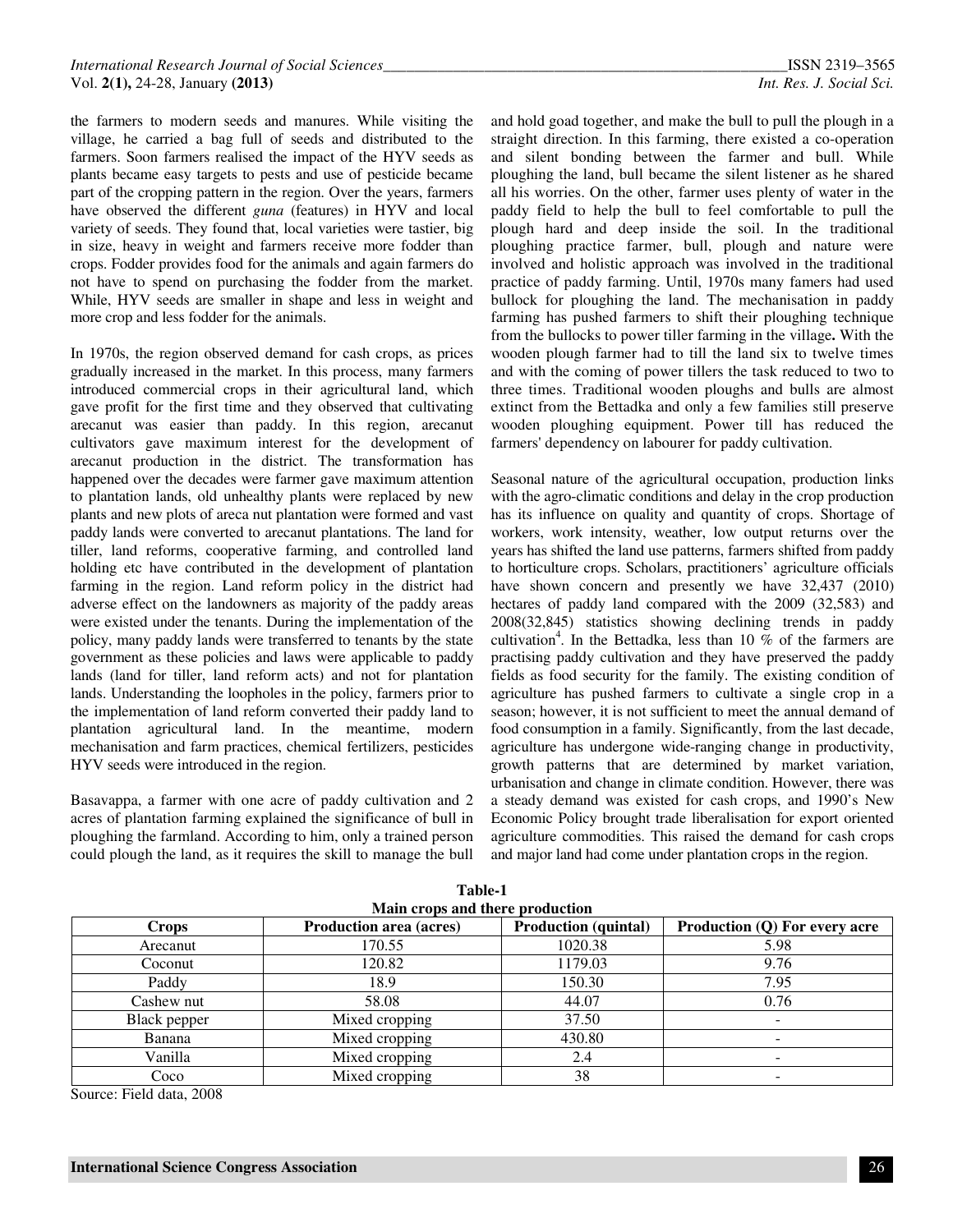The agriculture plantation is one of the important features, in this region as majority of the farmers in the region have plantation crops in their land, like arecanut, coconut; cashew, banana, cocoa, rubber, black pepper and more recent addition is the Vanilla farming. In plantations, people grow perennial crops, which are of commercial use.

As per the estimation, 600 arecanut trees, 70 coconuts and 70 cashew trees grow on one acre of land in the village. The above table gives an overview on the existing crops, as majority of the land is under the arecanut cultivation and the region produces an estimated 1020 quintals. For every acre of land region has good production of coconut cultivation (9.79). The village has less than 19 acres of land under paddy cultivation and with that, farmers are able to produce only 150 quintals of paddy per annum, that is less than seven quintals per acre and that is not sufficient for the farmers to sustain their food consumption in the region. Significantly, the majority of the small, marginal farmers and landless labourers depend on the public distribution system (PDS) for their basic consumption of rice in the region. Mixed cropping is one of the best techniques to control diseases and retain the soil fertility in the plantation lands. The black pepper, banana, vanilla, cocoa are the mixed crops that are grown in the plantation. Black pepper and cocoa provide financial returns to the farmers in the plantation farming.

There is an increasing shortage of agriculture labour every year. During my fieldwork, farmers reported-that skilled agriculture labour was not easily available. I was aware of the labourer crisis in the Dakshina Kannada but was shocked when I saw the gravity of the problem. It is observed that small farmers usually engaged their entire family in the agriculture and big landholders employ wage labourers to carry out farming in the field. Increased literacy and migration has reduced the supply of agriculture labour. Recently, the Mangalore-Bangalore train service resumed after nearly 20 years of protest, struggle, demand from the local people in the district. Because of this, agriculture labour class is now moving towards Bangalore in search of jobs in the construction industries. This is a weekly migration, wherein they migrate to Bangalore on Sunday night by rain and reach Monday morning. In Bangalore, they work until Friday evening in the construction sites, then in the night return to their native village and enjoy the weekend with their families. There is a huge employment opportunity in construction industry, which pays them more, and there is always attraction of the city life.

## **Conclusion**

The idealistic visions of Indian village has provoked questions about the Dakshina Kannada economy which critically engages with the diverse socio-cultural factors commercial oriented crop productions that have horizontal and vertical relationships in the social, cultural, economic and political conditions of the district. Land that was a fundamental factor for the production and economic growth of the farmers is losing its value as majority of the youth are showing disinterest in the practice of farming. Many youngsters are migrating to town and city in search of education and better job opportunities. From post land reform phase (1970-80 onwards), the district is experiencing different types of migrations that could be identified as temporary, permanent, inter-village, inter- district, state, and international migrations. The situation is similar in, Bettadka villages where rural educated youths are migrating urban centres. A majority of them who have migrated are the Brahmins, Bunts and Muslims to Bangalore, Mumbai and the Gulf countries (Middle Eastern), respectively. The historical migration patterns of the caste has influenced the present day migration, interestingly majority of the Brahmins from the village are working as doctors, engineers in Mangalore, Bangalore and developed countries. Bunts community had maximum paddy land areas, but after land reform, they have migrated to Mumbai in search of jobs as many lost major portion of their land for tenants. From 1970s, onwards Muslims started migrating to Gulf countries such as Saudi Arabia, U.A.E., Kuwait, Qatar as small skill labourers to work in their oil reserves.

The joint family was an important social organization, which contributed largely towards productive institutions has slowly disappeared. Fragmentation of the joint family into nuclear families resulted in fragmentation of the landholdings between family members. Size of the agriculture landholding among the individuals is decreasing because of fragmentation of joint families. The fragmentation of landholding is less economical for paddy cultivation in the rural society. Reduced size of the landholding created less employment opportunities and many farmers are shifting to alternative livelihood occupations. Women are moving away from agriculture and are engaging in small-scale industries, factories, beedi rolling or as agriculture wage labourers in the region. All these transformation in agriculture forced the farmers to either to sell their land or to apply high levels of fertilizers to get more production from small agriculture plots. Higher production or yield from the small land holding is the main object of the farmers leading to depletion of the agriculture land. Shortage of agriculture farm labour supply has also led to the problem in cultivating the agriculture land and therefore looking for other alternative use of land. The conversion of coconut plantation into rubber plantation in the commercialising the Agriculture sector is clearly visible and more than a thousand hectares of land converted to rubber plantation approximately in 20-25 km radius. The transition I was able to see only after spending 6-8 months in my field area and is more visible in the border and the villages of Kerala. Change is inevitable, but what is happening in Dakshina Kannada agriculture prominence further, as there exist high risk for farmers to lose their source of livelihood to the market economy.